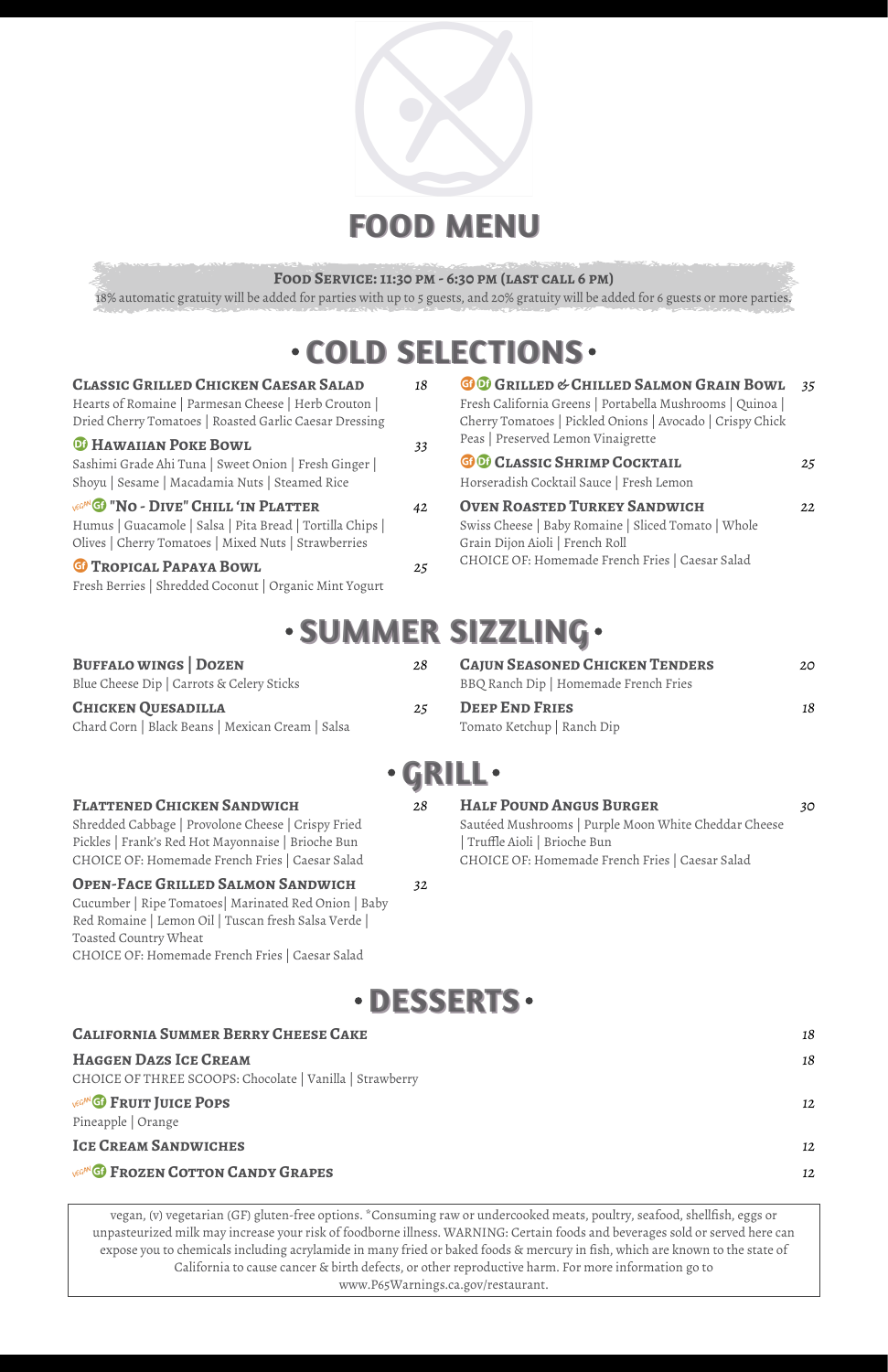# **CABANA PACKAGES 11:30 AM - 6:30 PM**

The Cabana package does include 9.5% tax and 20% gratuity. Cabana rental includes Wi-Fi internet access, cold eucalyptus facial towels & cabana side service from No Dive Bar. Please contact one of our staff members for availability.

#### **MAXIMUM 6 GUESTS PER CABANA**

| <b>G</b> ENDLESS SUMMER                                                                                                                                           | 375 |
|-------------------------------------------------------------------------------------------------------------------------------------------------------------------|-----|
| REFRESHMENTS: 6 Fiji Water 500ml   6 Assorted Sodas   6 Fruit Juices   Pitcher Lemonade   Pitcher Iced Tea                                                        |     |
| CABANA COMBO PLATTER: Wings   Shrimp Cocktail   Indian Samosas   Hawaiian Poke   Pomme Frites                                                                     |     |
| <b>SURFURBIA</b>                                                                                                                                                  | 350 |
| REFRESHMENTS: 6 Fiji Water 500ml   6 Assorted Sodas   6 Fruit Juices   Pitcher Lemonade   Pitcher Iced Tea SUMMER                                                 |     |
| ANTIPASTI PLATTER: Sopressata   Purple Moon Cheddar   Stone fruit   Marinated olives   Artichokes   Cornichons   Whole<br>Grain Mustard Honey   Rosemary Crackers |     |
|                                                                                                                                                                   |     |
| <b>VEGAN RELAX &amp; REFRESH</b>                                                                                                                                  | 325 |
| REFRESHMENTS: 6 Fiji Water 500ml   6 Assorted Sodas   6 Fruit Juices   Pitcher Lemonade   Pitcher Iced Tea SLICED<br>TROPICAL FRUIT PLATTER with Yogurt Mint Dip  |     |
| <b>VEGAN</b> CHILLED & COOL                                                                                                                                       | 300 |
| Chilled Grape & Berry Bowl                                                                                                                                        |     |
| REFRESHMENTS: 6 Fiji Water 500ml   6 Assorted Sodas   6 Fruit Juices   Pitcher Lemonade   Pitcher Iced Tea                                                        |     |
| <b>CABANA</b>                                                                                                                                                     | 275 |
| REFRESHMENTS: 3 Fiji Water 500ml   3 Assorted Sodas   3 Fruit Juices   Pitcher Lemonade   Pitcher Iced Tea                                                        |     |
|                                                                                                                                                                   |     |

# **· BEVERAGE MENU·**

#### **Beverage Service: 11:30 am - 6:30 pm (last call 6 pm)**

18% automatic gratuity will be added for parties with up to 5 guests, and 20% gratuity will be added for 6 guests or more parties.

# **MIXOLOGIST INSPIRED WORLDY COCKTAILS**

| <b>NO DIVE MAI TAI</b><br>Flor de Caña Rum   Amaretto   Orange Juice   Pineapple           | 22       | <b>PASSION FRUIT BELLINI</b><br>French Sparkling   Passion Fruit Purée   Frozen Raspberry                    | 22 |
|--------------------------------------------------------------------------------------------|----------|--------------------------------------------------------------------------------------------------------------|----|
| Juice<br><b>NOBLE LEMONADE</b><br>Patron Blanco Tequila   Lemon   Agave   Cucumber         | 22       | <b>ESPRESSO MARTINI</b><br>Vodka   Kahlua   Lavazza Cold Brew   Simple Syrup<br>Coffee Beans                 | 22 |
| <b>SPLASH</b><br>Rosé Wine   Lemon   Coconut Water   Strawberries<br><b>HONG KONG MULE</b> | 22<br>22 | <b>LOS ANGELENOS</b><br>Elijah Craig Small Batch Bourbon   Maple Syrup  <br>Angostura Bitters   Orange Twist | 22 |
| Tito's Vodka   Ginger Ale   Ginger Beer   Fresh Lemon Juice<br>Angostura Bitters           |          | <b>BRITISH BELLRINGER</b><br>Hendrick's Gin   Dry Vermouth   Apricot Brandy                                  | 22 |
| <b>FRENCH MOTO</b><br>Flor De Caña Rum   Grand Marnier   Lemon Juice                       | 22       | <b>INDONESIAN NU FASHIONED</b><br>Woodford Reserve   Crème De Cacao   Angostura Bitters                      | 22 |

# **NO DIVE FAVORITES**

#### **STRAWBERRY DAIQUIRI** *20*

Bacardi | Lime Juice | Simple Syrup | Strawberry Puree

#### **PEACH DAIQUIRI** *20*

Light Rum | Peach Puree | Simple Syrup

#### **MANGO DAIQUIRI** *20*

White Rum | Mango Puree | Simple Syrup

#### **PINA COLADA** *20*

White Rum | Pineapple | Coconut Cream | Lime Juice | Maraschino Cherry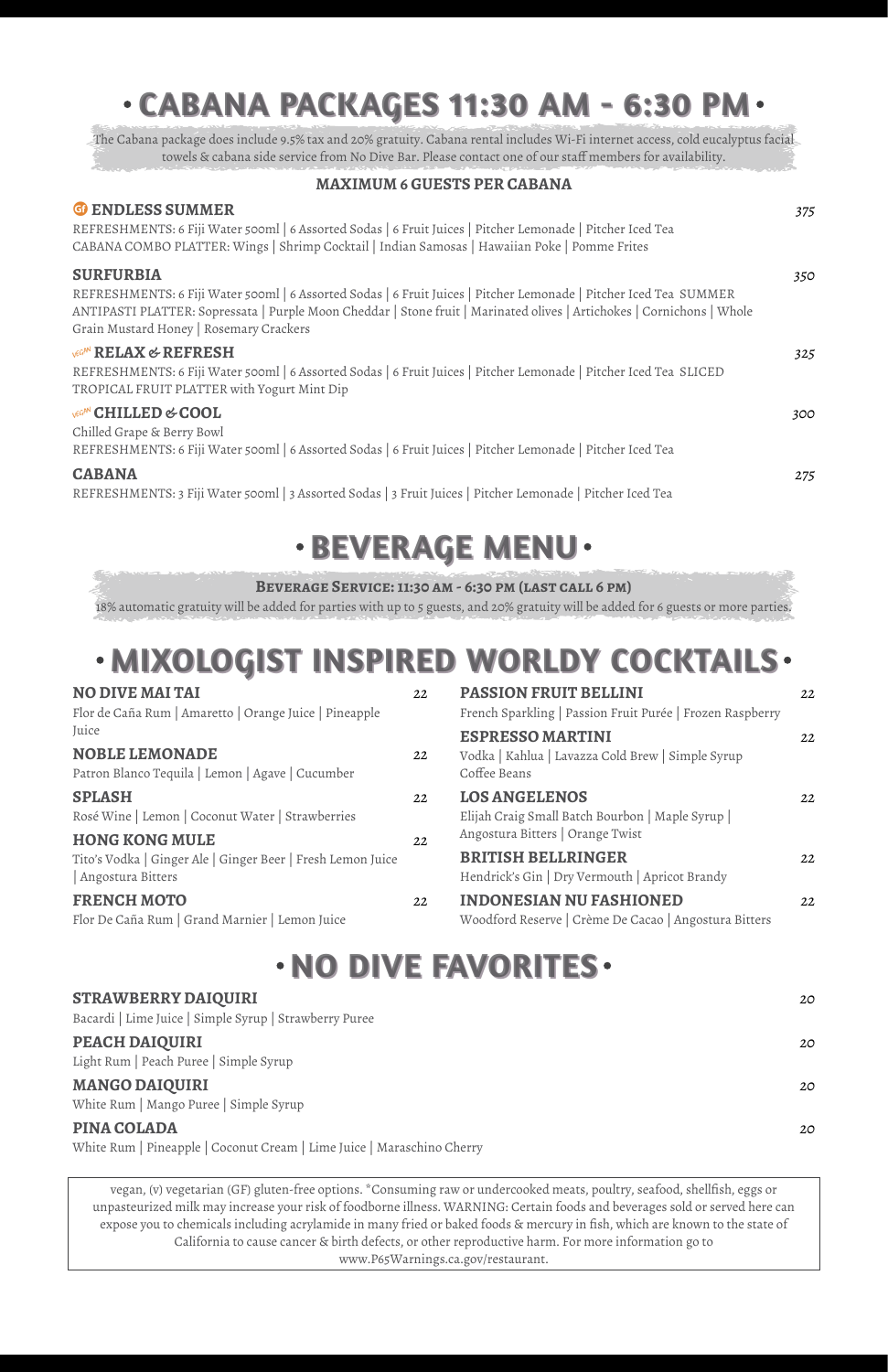# **SHARING**

| <b>MOJITO</b><br>Bacardi   Simple Syrup   Fresh Lime Juice   Mint   Splash of<br>Soda Water | 75 | <b>BUCKET OF (6) CANNED BEERS</b><br>CHOICE OF: Heineken   Stella   Modelo Especial   Stone<br>PA   Sulpin IPA                                                 | 50 |
|---------------------------------------------------------------------------------------------|----|----------------------------------------------------------------------------------------------------------------------------------------------------------------|----|
| <b>CLASSIC MARGARITA - PITCHER</b><br>Tequila   Triple Sec   Agave   Lime Juice             | 75 | <b>BEER-PITCHER</b><br>CHOICE OF: HEINEKEN   STELLA   MODELO ESPECIAL                                                                                          | 60 |
| <b>SANGRIA</b><br>Red Wine   Lemon   Lime   Orange   Rum   Simple Syrup                     | 75 | SAPPORO   LAGUNITAS   STONE IPA   SCULPIN IPA<br>HOEGAARDEN                                                                                                    |    |
| Orange Juice                                                                                |    | <b>MICHELADA - PITCHER</b>                                                                                                                                     | 75 |
| <b>PEACH FRICO</b><br>Sauvignon Blanc   Peach Purée   Lime Juice                            | 75 | Modelo Especial Beer   Clamato   Chili Spices   Tajín   Lime<br>Juice   Bacon   Shrimp   Lime                                                                  |    |
| <b>TINTO DE VERANO</b><br>Red Wine   Triple Sec   Sprite   Orange Garnish                   | 75 | <b>BUCKET OF (6) WHITE CLAW HARD</b>                                                                                                                           | 45 |
|                                                                                             |    | <b>SELTZER</b><br>CHOICE OF: Raspberry   Mango Natural   Lime   Lemon  <br>Watermelon   Tangerine   Blackberry   Black Cherry   Ruby<br>Grapefruit   Pineapple |    |

### **SUMMER SPRITZ**

| VENEZIANO                                                                     | 18 | <b>BICICLETTA</b>                                                              | 18 |
|-------------------------------------------------------------------------------|----|--------------------------------------------------------------------------------|----|
| Prosecco   Aperol   Splash of Soda Water   Orange Wheel                       |    | Chardonnay   Campari   Splash of Soda water   Orange                           |    |
| <b>ST-GERMAIN SUNDOWNER</b>                                                   | 18 | Wedge                                                                          |    |
| St-Germain   French Sparkling   Splash of Soda Water  <br>Lemon Twist         |    | <b>LILLET L'ORANGE</b><br>Lillet Blanc   French Sparkling Wine   Grand Marnier | 18 |
| <b>CHERRY MIMOSA</b>                                                          | 18 | Orange Wheel                                                                   |    |
| French Sparkling   Cherries   Orange Juice                                    |    | <b>CAMPARI</b>                                                                 | 18 |
| <b>SOUTH EAST ASIA</b><br>White Wine   Lychee   Splash of Soda Water   Lychee | 18 | Campari   Prosecco   Splash of Soda Water   Orange Wheel                       |    |
|                                                                               |    |                                                                                |    |

### **BUBBLY**

| <b>VEUVE CLICQUOT YELLOW LABEL BRUT</b><br>750ML, FRANCE | 150          | MOËT & CHANDON BRUT IMPÉRIAL 750ML,<br><b>FRANCE</b> | 150          |
|----------------------------------------------------------|--------------|------------------------------------------------------|--------------|
| TAITTINGER BRUT LA FRANÇAISE,                            | 30 130       | PIPER SONOMA BRUT, CALIFORNIA                        | $15 \mid 55$ |
| <b>FRANCE</b>                                            |              | <b>BOUILLABAISSE CREMATE DE LOIRE</b>                | 16 65        |
| <b>FRATELLI EXTRA DRY PROSECCO</b>                       | $15 \mid 55$ | <b>ROSÉ LOIRE, FRANCE</b>                            |              |
| <b>VENETO, ITALY</b>                                     |              |                                                      |              |
| FRATELLI ROSÉ VENETO, ITALY                              | $15 \mid 55$ |                                                      |              |

### **ROSE**

**CHATEAU D'ESCLANS WHISPERING ANGEL Provence, France** *20 | 80*

### **WHITE WINE**

| HARTFORD COURT CHARDONNAY RUSSIAN RIVER VALLEY, SONOMA     | 20 75        |
|------------------------------------------------------------|--------------|
| <b>CLOUDY BAY SAUVIGNON BLANC MARLBOROUGH, NEW ZEALAND</b> | 25/85        |
| LANGLOIS CHATEAU SANCERRE SAUVIGNON BLANC, FRANCE          | 20 75        |
| SANTA MARGHERITA PINOT GRIGIO VALDADIGE DOC, ITALY         | 20 75        |
| PIERRE SPARR RIESLING ALSACE, FRANCE                       | $15 \mid 55$ |